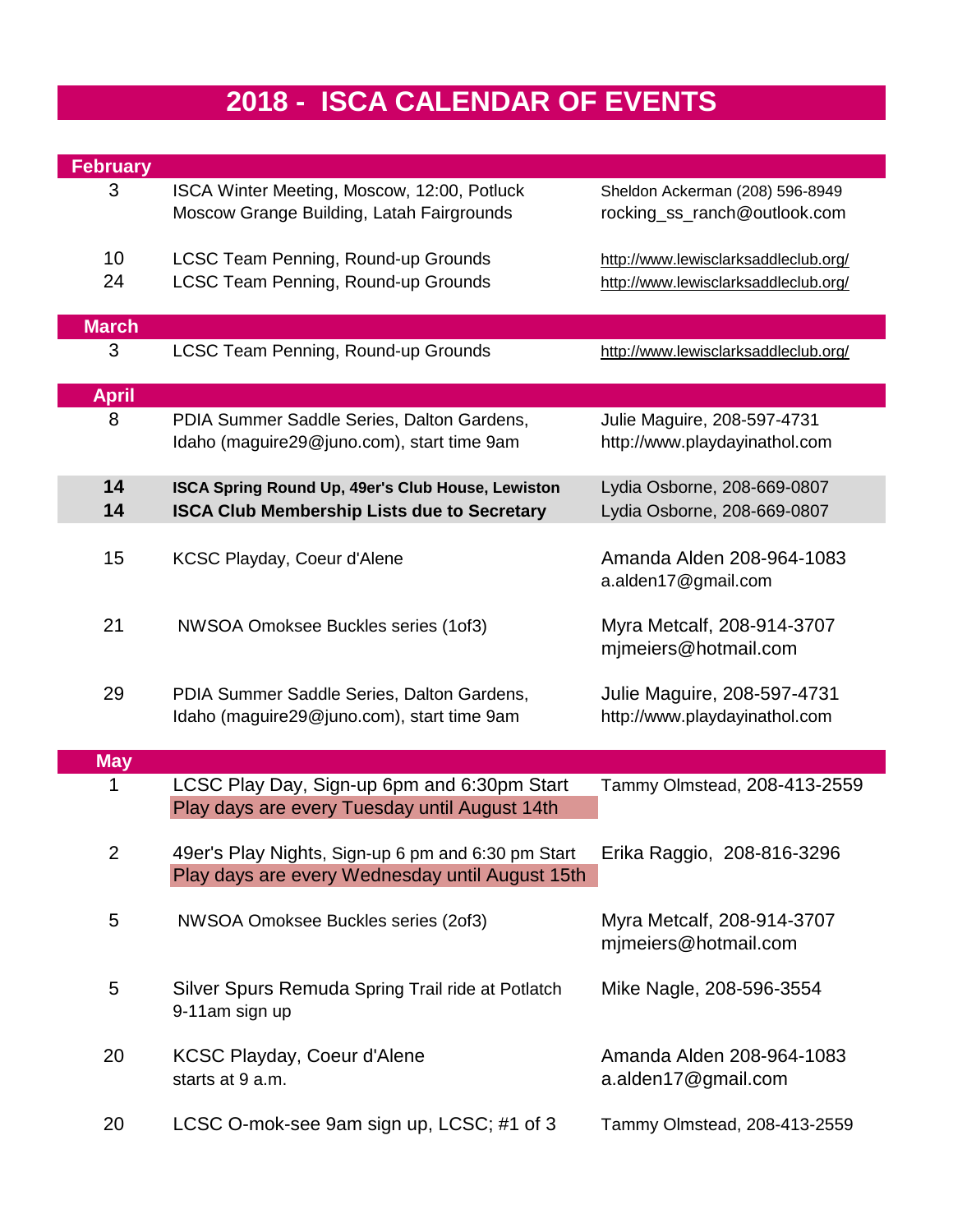| <b>May</b>                                                                                        |                                                                                                                                     |                                                              |  |
|---------------------------------------------------------------------------------------------------|-------------------------------------------------------------------------------------------------------------------------------------|--------------------------------------------------------------|--|
| 20                                                                                                | NWSOA Omoksee Buckles series (3of3)                                                                                                 | Myra Metcalf, 208-914-3707<br>mjmeiers@hotmail.com           |  |
| 27<br>PDIA Summer Saddle Series, Dalton Gardens,<br>Idaho (maguire29@juno.com), start time 9 am   |                                                                                                                                     | Julie Maguire, 208-597-4731<br>http://www.playdayinathol.com |  |
| <b>June</b>                                                                                       |                                                                                                                                     |                                                              |  |
| 1                                                                                                 | <b>ISCA entries due</b>                                                                                                             | Lydia Osborne 208-669-0807                                   |  |
| 5<br>LCSC Play Day, Sign-up 6pm and 6:30pm Start<br>Play days are every Tuesday until August 14th |                                                                                                                                     | Tammy Olmstead, 208-413-2559                                 |  |
| 6                                                                                                 | 49er's Play Nights, Sign-up 6 pm and 6:30 pm Start<br>Erika Raggio, 208-816-3296<br>Play days are every Wednesday until August 15th |                                                              |  |
| $\overline{7}$                                                                                    | 49er's barrel series (BRN4D and NBHA<br>Lisa Hawkins, 509-780-1828<br>approved)                                                     |                                                              |  |
| $9\,$                                                                                             | Cayuse Kids Jackpot Omoksee with 4D barrel<br>Justin Minden, 208-596-8542<br>race in the evening.<br>jjminden@gmail.com             |                                                              |  |
| 10                                                                                                | Cayuse Kids (CK) Annual Omoksee.                                                                                                    | Justin Minden, 208-596-8542<br>jjminden@gmail.com            |  |
| 10<br><b>KCSC Playday, Coeur d'Alene</b><br>starts at 9 a.m.                                      |                                                                                                                                     | Amanda Alden 208-964-1083<br>a.alden17@gmail.com             |  |
| 10<br>NBHA sponsored barrel races at 49er's arena                                                 |                                                                                                                                     | Amber Gray,<br>208-301-1123                                  |  |
| 17<br>PDIA Summer Saddle Series, Dalton Gardens,<br>Idaho (maguire29@juno.com), start time 9am    |                                                                                                                                     | Julie Maguire, 208-597-4731<br>http://www.playdayinathol.com |  |
| 16                                                                                                | Silver Spurs Jackpot Omoksee; Potlatch                                                                                              | Mike Nagle, 208-596-3554                                     |  |
| 17                                                                                                | <b>Silver Spurs Annual O-Mok-See</b><br>Mike Nagle, 208-596-3554                                                                    |                                                              |  |
| 21                                                                                                | 49er's barrel series (BRN4D and NBHA<br>Lisa Hawkins, 509-780-1828<br>approved)                                                     |                                                              |  |
| 22                                                                                                | ISCA STATE 4D BARREL RACE, 49er's Lewiston                                                                                          | Lydia Osborne, 208-669-0807                                  |  |
| 23                                                                                                | ISCA STATE O-MOK-SEE, 49er's, Lewiston                                                                                              | Lydia Osborne, 208-669-0807                                  |  |
| 24                                                                                                | ISCA STATE O-MOK-SEE, 49er's, Lewiston                                                                                              | Lydia Osborne, 208-669-0807                                  |  |
| 23                                                                                                | Cayuse Kids Family Rodeo                                                                                                            | Justin Minden, 208-596-8542<br>jjminden@gmail.com            |  |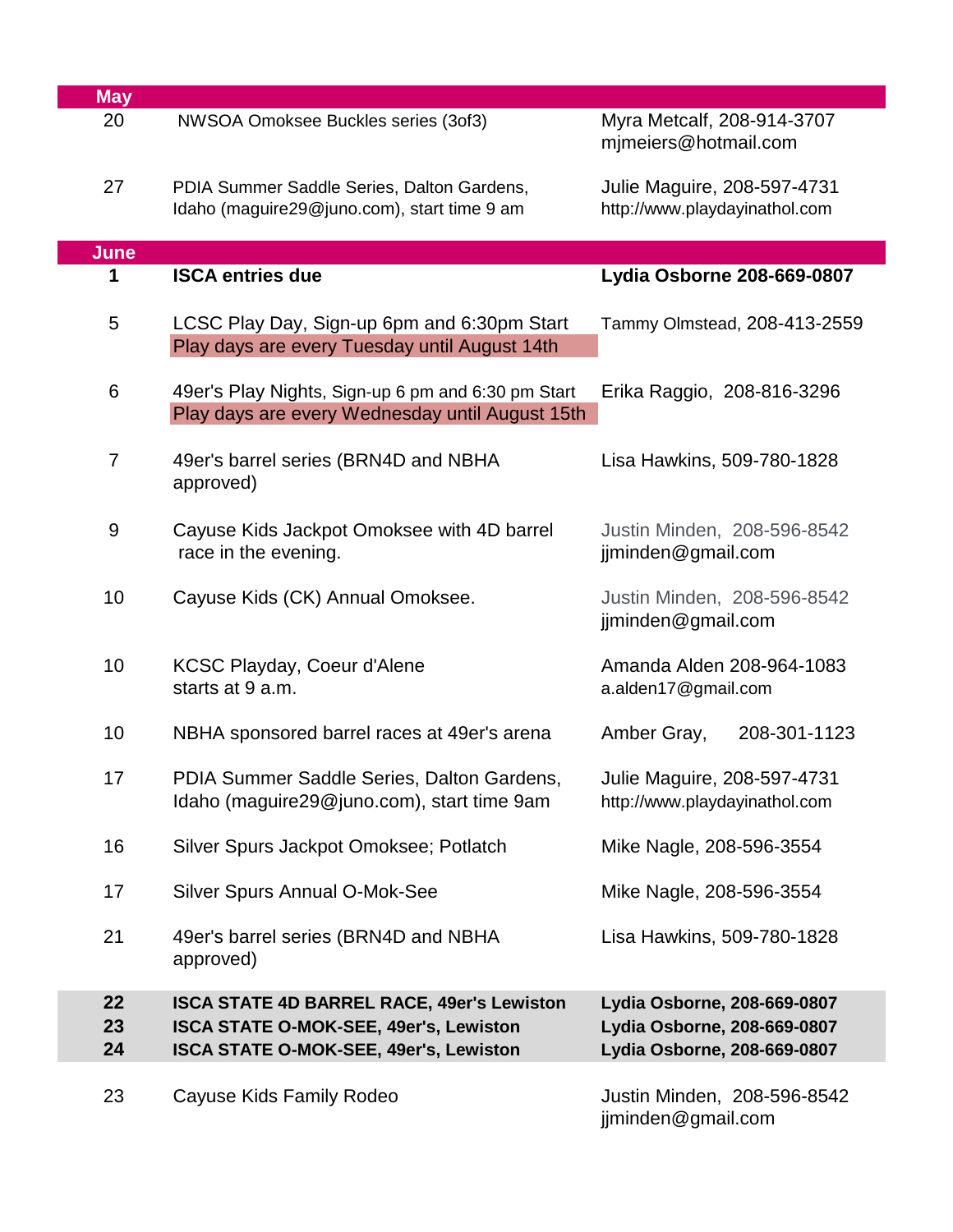| June                       |                                                                                                                                    |                                                                                              |  |
|----------------------------|------------------------------------------------------------------------------------------------------------------------------------|----------------------------------------------------------------------------------------------|--|
| 23                         | <b>NSCA Show entries DUE to NSCA secretary</b>                                                                                     | <b>Shirley Ackerman, 208-596-1103</b>                                                        |  |
| 26                         | NBHA sponsored barrel races at 49er's arena<br>Amber Gray,<br>208-301-1123                                                         |                                                                                              |  |
| <b>July</b>                |                                                                                                                                    |                                                                                              |  |
| 1                          | PDIA Summer Saddle Series, Dalton Gardens,<br>Idaho (maguire29@juno.com), start time 9am                                           | Julie Maguire, 208-597-4731<br>http://www.playdayinathol.com                                 |  |
| 3                          | LCSC Play Day, Sign-up 6pm and 6:30pm Start<br>Play days are every Tuesday until August 14th                                       | Tammy Olmstead, 208-413-2559                                                                 |  |
| 4                          | 49er's Play Nights, Sign-up 6 pm and 6:30 pm Start<br>Play days are every Wednesday until August 15th                              | Erika Raggio, 208-816-3296                                                                   |  |
| $\overline{7}$<br>$8 - 13$ | NSCA Jackpot barrels, Blackfoot, Idaho<br>NSCA O-Mok-See, Blackfoot, Idaho                                                         | <b>Shirley Ackerman, 208-596-1103</b><br>www.omoksee.com                                     |  |
| 12                         | 49er's barrel series (BRN4D and NBHA<br>approved)                                                                                  | Lisa Hawkins, 509-780-1828                                                                   |  |
| 15                         | <b>KCSC Playday, Coeur d'Alene</b><br>starts at 9 a.m.                                                                             | Amanda Alden, 208-964-1083<br>a.alden17@gmail.com                                            |  |
| 26                         | 49er's barrel series (BRN4D and NBHA<br>approved)                                                                                  | Lisa Hawkins, 509-780-1828                                                                   |  |
| 28<br>28<br>29             | St. Maries Saddle Club (SMSC) Horse Show<br>St. Maries Saddle Club (SMSC) Jackpot Barrels<br>St. Maries Saddle Club (SMSC) Omoksee | Carol Lindberg, 208-669-0831<br>Carol Lindberg, 208-669-0831<br>Carol Lindberg, 208-669-0831 |  |
| 30                         | LCSC Play Day, Sign-up 6pm and 6:30pm Start<br>Tammy Olmstead, 208-413-2559<br>Play days are every Tuesday until August 14th       |                                                                                              |  |
| <b>August</b>              |                                                                                                                                    |                                                                                              |  |
| 1                          | 49er's Play Nights, Sign-up 6 pm and 6:30 pm Start<br>Play days are every Wednesday until August 15th                              | Erika Raggio, 208-816-3296                                                                   |  |
| 4<br>5                     | <b>UpRiver Saddle Club Omoksee</b><br><b>UpRiver Saddle Club Omoksee</b>                                                           | Bonnie Swam,<br>208-245-3684<br>Bonnie Swam,<br>208-245-3684                                 |  |
| 9                          | 49er's barrel series (BRN4D and NBHA<br>approved)                                                                                  | Lisa Hawkins, 509-780-1828                                                                   |  |
| 12                         | NBHA sponsored barrel races at 49er's arena                                                                                        | Amber Gray,<br>208-301-1123                                                                  |  |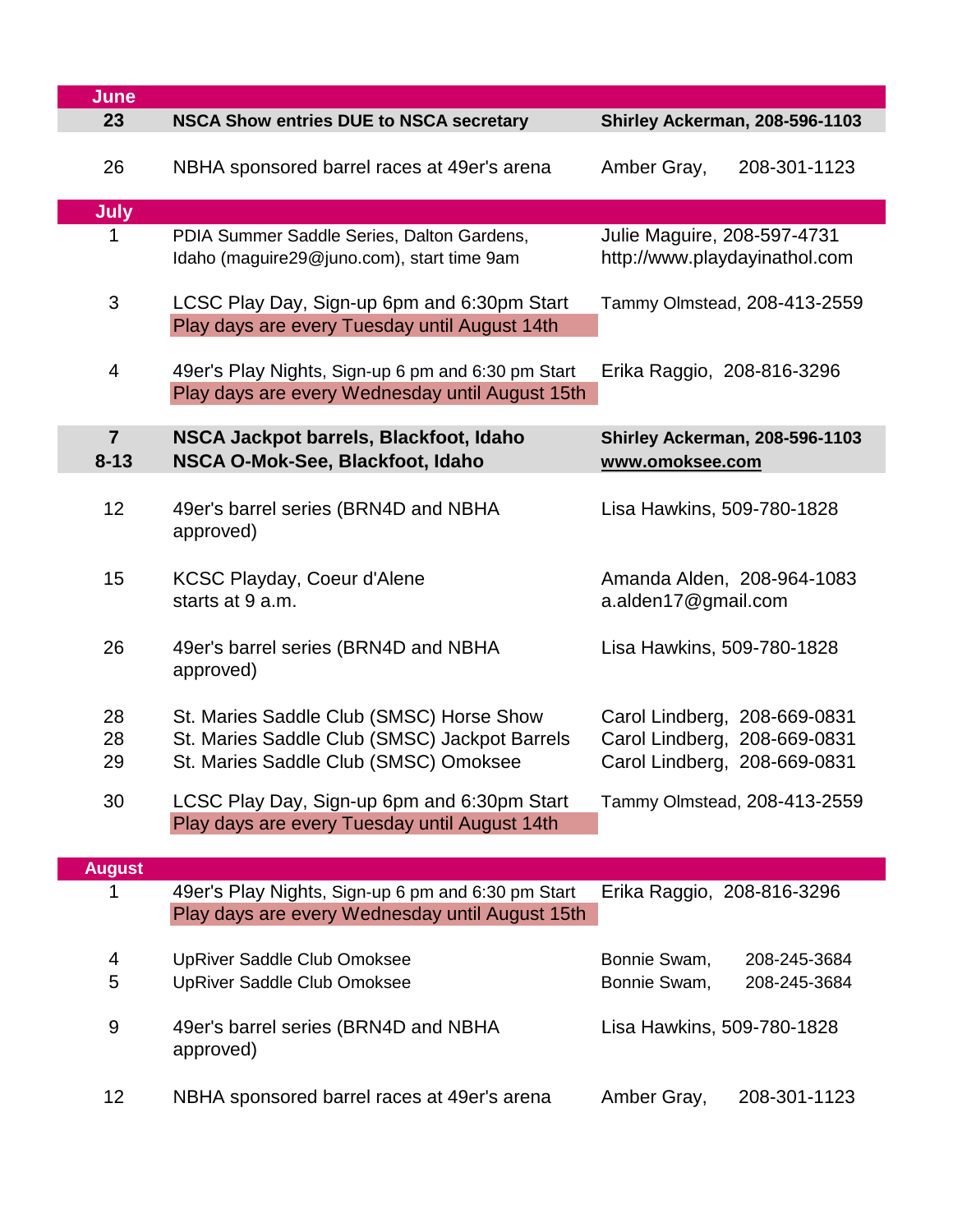| <b>August</b>    |                                                                                                      |                                                                 |  |
|------------------|------------------------------------------------------------------------------------------------------|-----------------------------------------------------------------|--|
| 12               | PDIA Summer Saddle Series, Dalton Gardens,<br>Idaho (maguire29@juno.com), start time 9am             | Julie Maguire, 208-597-4731<br>http://www.playdayinathol.com    |  |
| 19               | KCSC O-Mok-See, Coeurd' Alene<br>http://www.kcsaddleclub.com/                                        | Amanda Alden, 208-964-1083<br>a.alden17@gmail.com               |  |
| 23               | 49er's barrel series (BRN4D and NBHA<br>approved)                                                    | Lisa Hawkins, 509-780-1828                                      |  |
| 25               | LCSC O-mok-see. 2:00 p.m. sign-up. Start at<br>3:00 p.m. #2 of 3.                                    | Tammy Olmstead, 208-413-2559                                    |  |
| 26               | The BIG 3 Barrel RACE, TBD; 3 locations in Valley<br>LCSC, 49er's, and Lewiston Roundup Grounds.     | Tammy Olmstead, 208-413-2559<br>Amber Gray, 208-301-1123        |  |
| <b>September</b> |                                                                                                      |                                                                 |  |
| 8                | Jessie Jo Metcalf Memorial Fundraiser Omoksee                                                        | Jenn, rodeojenn21@hotmail.com<br>(208) 392-2349                 |  |
| 9                | <b>Cottonwood Riding Club Omoksee</b>                                                                | Bobby Tidwell, 208-507-0037                                     |  |
| 9                | PDIA Summer Saddle Series, Dalton Gardens,<br>Idaho (maguire29@juno.com), start time 9 am            | Julie Maguire.<br>208-597-4731<br>http://www.playdayinathol.com |  |
| 9                | NBHA sponsored barrel races at 49er's arena                                                          | 208-301-1123<br>Amber Gray,                                     |  |
| 16               | <b>Cottonwood Saddliers Omoksee</b>                                                                  | Bobby Tidwell,<br>208-507-0037                                  |  |
| 16               | <b>KCSC Playday</b><br>Amanda Alden<br>208-964-1083<br>a.alden17@gmail.com                           |                                                                 |  |
| <b>October</b>   |                                                                                                      |                                                                 |  |
| $\overline{7}$   | LCSC O-Mok-See, Clarkston; sign-up at 9 a.m.,<br>Starts at 10am, #3 of 3.                            | Tammy Olmstead, 208-413-2559                                    |  |
| 13               | <b>LCSC Fall Trail Challenge</b><br>Tammy Olmstead, 208-413-2559<br>Sign up 8 a.m., starts at 9 a.m. |                                                                 |  |
| <b>November</b>  |                                                                                                      |                                                                 |  |
| 3                | LCSC Team Penning, Round-up Grounds                                                                  | Tammy Olmstead, 208-413-2559                                    |  |
| 10               | <b>LCSC Team Penning, Round-up Grounds</b>                                                           | Tammy Olmstead, 208-413-2559                                    |  |
| 18               | LCSC Team Penning, Round-up Grounds                                                                  | Tammy Olmstead, 208-413-2559                                    |  |
| <b>December</b>  |                                                                                                      |                                                                 |  |
| 1                | LCSC Team Penning, Round-up Grounds                                                                  | Tammy Olmstead, 208-413-2559                                    |  |
| 15               | LCSC Team Penning, Round-up Grounds                                                                  | Tammy Olmstead, 208-413-2559                                    |  |